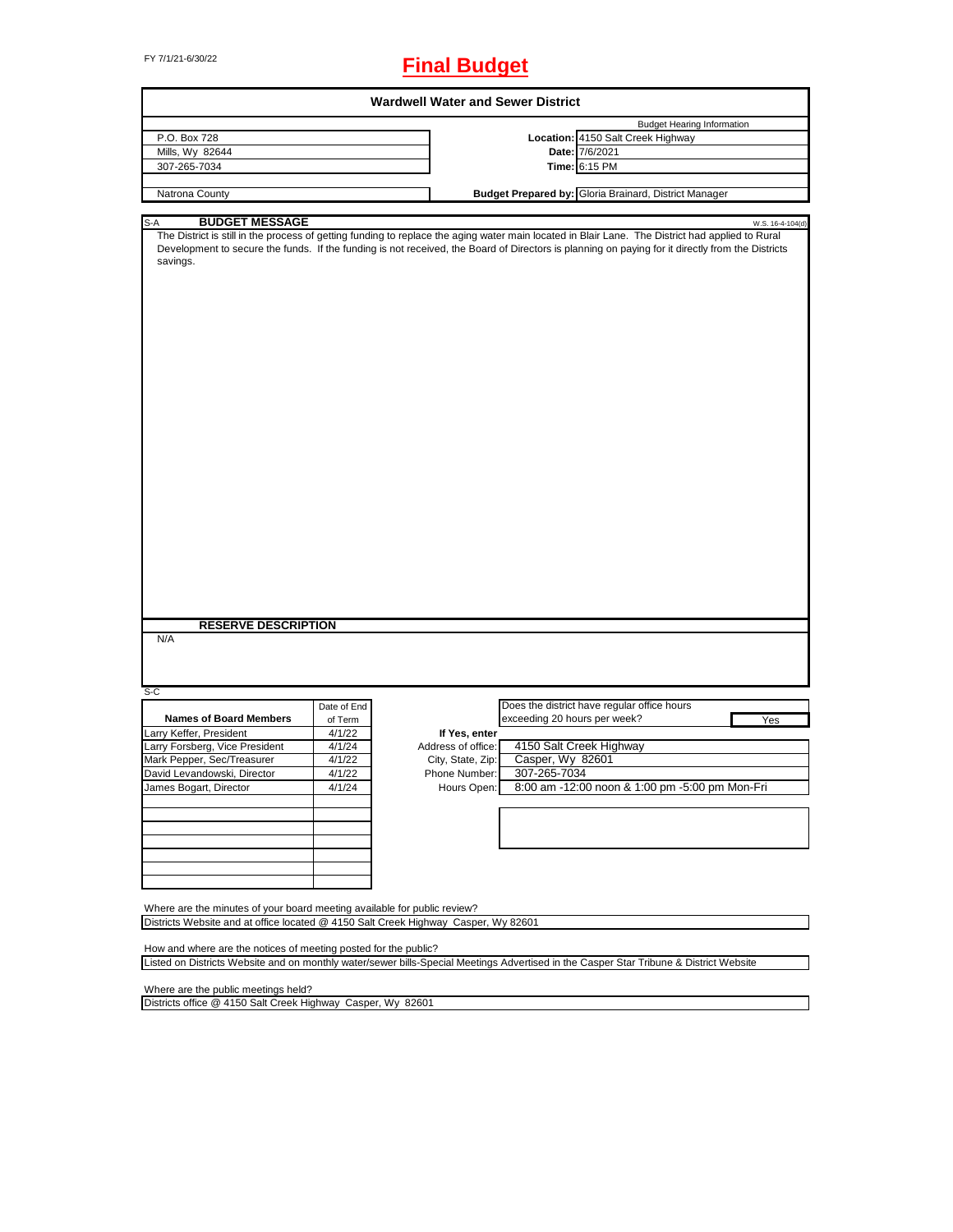#### **FINAL BUDGET SUMMARY**

|       | <b>OVERVIEW</b>                                             | 2019-2020<br>Actual | 2020-2021<br>Estimated | 2021-2022<br>Proposed | Final Approval |
|-------|-------------------------------------------------------------|---------------------|------------------------|-----------------------|----------------|
| $S-1$ | <b>Total Budgeted Expenditures</b>                          | \$1,153,914         | \$1,087,783            | \$4,462,010           | \$4,454,010    |
| $S-2$ | <b>Total Principal to Pay on Debt</b>                       | \$0                 | \$0 <sub>1</sub>       | \$0                   | \$0            |
| $S-3$ | <b>Total Change to Restricted Funds</b>                     | \$0                 | \$0                    | \$0                   | \$0            |
| $S-4$ | <b>Total General Fund and Forecasted Revenues Available</b> | \$4,291,330         | \$4,354,876            | \$6,432,000           | \$6,432,000    |
| $S-5$ | Amount requested from County Commissioners                  | \$188,327           | \$181,554              | \$275,000             | \$275,000      |
| $S-6$ | <b>Additional Funding Needed:</b>                           |                     |                        | \$0                   | \$0            |

|                   | <b>REVENUE SUMMARY</b>                       | 2019-2020   | 2020-2021   | 2021-2022       | <b>Final Approval</b>                    |
|-------------------|----------------------------------------------|-------------|-------------|-----------------|------------------------------------------|
|                   |                                              | Actual      | Estimated   | Proposed        |                                          |
|                   |                                              |             |             |                 |                                          |
| $S-7$             | <b>Operating Revenues</b>                    | \$955,259   | \$1,024,394 | \$1,469,000     | \$1,469,000                              |
| $S-8$             | Tax levy (From the County Treasurer)         | \$188,327   | \$181,554   | \$275,000       | \$275,000                                |
| $S-9$             | <b>Government Support</b>                    | \$0         | \$0         | \$0             | \$0                                      |
| $S-10$            | Grants                                       | \$0         | \$0         | \$0             | \$0                                      |
| $S-11$            | Other County Support (Not from Co. Treas.)   | \$0         | \$0         | \$0             | \$0                                      |
| $S-12$            | <b>Miscellaneous</b>                         | \$46.759    | \$47,943    | \$53,000        | \$53.000                                 |
| $S-13$            | <b>Other Forecasted Revenue</b>              | \$0         | \$0         | \$1,150,000     | \$1,150,000                              |
|                   |                                              |             |             |                 |                                          |
| $S-14$            | <b>Total Revenue</b>                         | \$1,190,345 | \$1,253,891 | \$2,947,000     | \$2.947.000                              |
| FY 7/1/21-6/30/22 |                                              |             |             |                 | <b>Wardwell Water and Sewer District</b> |
|                   | <b>EXPENDITURE SUMMARY</b>                   | 2019-2020   | 2020-2021   | 2021-2022       | <b>Final Approval</b>                    |
|                   |                                              | Actual      | Estimated   | Proposed        |                                          |
|                   |                                              |             |             |                 |                                          |
| $S-15$            | <b>Capital Outlay</b>                        | \$101,558   | \$76,407    | \$1,580,010     | \$1,575,010                              |
| $S-16$            | <b>Interest and Fees On Debt</b>             | \$0         | \$0         | \$0             | \$0                                      |
| $S-17$            | <b>Administration</b>                        | \$286,863   | \$334,532   | \$907,000       | \$904,000                                |
| $S-18$            | <b>Operations</b>                            | \$583,784   | \$500,582   | \$1,655,500     | \$1,655,500                              |
| $S-19$            | <b>Indirect Costs</b>                        | \$181,709   | \$176,262   | \$319,500       | \$319,500                                |
| <b>S-20R</b>      | <b>Expenditures paid by Reserves</b>         | \$0         | \$0         | \$0             | \$0                                      |
| $S-20$            | <b>Total Expenditures</b>                    | \$1,153,914 | \$1,087,783 | \$4,462,010     | \$4,454,010                              |
|                   |                                              |             |             |                 |                                          |
|                   | <b>DEBT SUMMARY</b>                          | 2019-2020   | 2020-2021   | 2021-2022       | <b>Final Approval</b>                    |
|                   |                                              | Actual      | Estimated   | Proposed        |                                          |
|                   |                                              |             |             |                 |                                          |
| $S-21$            | <b>Principal Paid on Debt</b>                | \$0         | \$0         | \$0             | \$0                                      |
|                   |                                              | 2019-2020   | 2020-2021   | 2021-2022       |                                          |
|                   | <b>CASH AND INVESTMENTS</b>                  | Actual      | Estimated   | Proposed        | <b>Final Approval</b>                    |
|                   |                                              |             |             |                 |                                          |
| $S-22$            | <b>TOTAL GENERAL FUNDS</b>                   | \$3,100,985 | \$3,100,985 | \$3,485,000     | \$3,485,000                              |
|                   |                                              |             |             |                 |                                          |
|                   | <b>Summary of Reserve Funds</b>              |             |             |                 |                                          |
| $S-23$            | <b>Beginning Balance in Reserve Accounts</b> |             |             |                 |                                          |
| $S-24$            | a. Sinking and Debt Service Funds            | \$0         | \$0         | \$0             | \$0                                      |
| $S-25$            | b. Reserves                                  | \$0         | \$0         | \$0             | \$0                                      |
| $S-26$            | c. Bond Funds                                | \$0         | \$0         | \$0             | \$0                                      |
|                   | Total Reserves (a+b+c)                       | \$0         | \$0         | $\overline{50}$ | \$0                                      |
| $S-27$            | Amount to be added                           |             |             |                 |                                          |
| $S-28$            | a. Sinking and Debt Service Funds            | \$0         | \$0         | \$0             | \$0                                      |
| $S-29$            | b. Reserves                                  | \$0         | \$0         | \$0             | \$0                                      |
| $S-30$            | c. Bond Funds                                | \$0         | \$0         | \$0             | \$0                                      |
|                   | Total to be added (a+b+c)                    | \$0         | \$0         | \$0             | \$0                                      |
|                   |                                              |             |             |                 |                                          |
| $S-31$            | <b>Subtotal</b>                              | \$0         | \$0         | \$0             | \$0                                      |
|                   |                                              |             |             |                 |                                          |
| $S-32$            | Less Total to be spent                       | \$0         | \$0         | \$0             | \$0                                      |
| $S-33$            | TOTAL RESERVES AT END OF FISCAL YEAR         | \$0         | \$0         | $\overline{50}$ | \$0                                      |

*Budget Officer / District Official (if not same as "Submitted by")*

**DISTRICT ADDRESS:** P.O. Box 728 **PREPARED BY:** Gloria Brainard, District Manager

Date adopted by Special District \_\_

| <b>DISTRICT ADDRESS: P.O. Box 728</b> |                 |
|---------------------------------------|-----------------|
|                                       | Mills, Wy 82644 |

**DISTRICT PHONE:** 307-265-7034

1/23/19 *Form approved by Wyoming Department of Audit, Public Funds Division Prepared in compliance with the Uniform Municipal Fiscal Procedures Act (W.S. 16-4-101 through 124) as it applies.*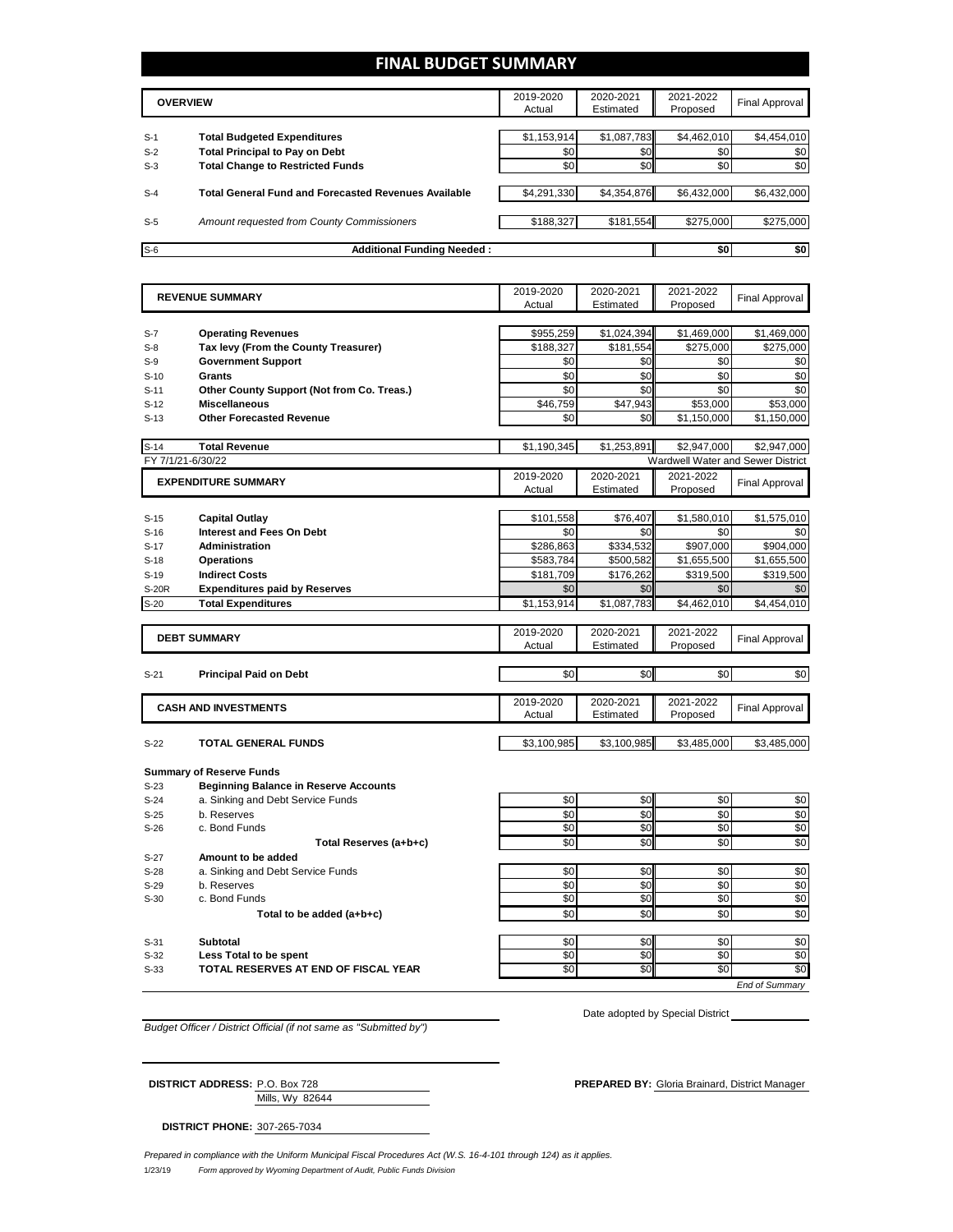# **Final Budget**

|                        | Wardwell Water and Sewer District                                  |                  |                     |                        | <b>FYE</b>             | 6/30/2022                  |
|------------------------|--------------------------------------------------------------------|------------------|---------------------|------------------------|------------------------|----------------------------|
|                        | <b>NAME OF DISTRICT/BOARD</b>                                      |                  |                     |                        |                        |                            |
|                        | PROPERTY TAXES AND ASSESSMENTS                                     |                  |                     |                        |                        |                            |
|                        |                                                                    | <b>DOA Chart</b> | 2019-2020<br>Actual | 2020-2021<br>Estimated | 2021-2022<br>Proposed  | <b>Final Approval</b>      |
| $R-1$                  | <b>Property Taxes and Assessments Received</b>                     | of Accounts      |                     |                        |                        |                            |
| $R-1.1$                | Tax Levy (From the County Treasurer)                               | 4001             | \$188,327           | \$181,554              | \$275,000              | \$275,000                  |
| $R-1.2$                | Other County Support (see note on the right)                       | 4005             |                     |                        |                        |                            |
|                        | <b>FORECASTED REVENUE</b>                                          |                  |                     |                        |                        |                            |
|                        |                                                                    |                  |                     |                        |                        |                            |
|                        |                                                                    | <b>DOA Chart</b> | 2019-2020           | 2020-2021              | 2021-2022              | <b>Final Approval</b>      |
|                        |                                                                    | of Accounts      | Actual              | Estimated              | Proposed               |                            |
| $R-2$                  | <b>Revenues from Other Governments</b>                             |                  |                     |                        |                        |                            |
| $R-2.1$                | <b>State Aid</b>                                                   | 4211             |                     |                        |                        |                            |
| R-2.2                  | Additional County Aid (non-treasurer)                              | 4237             |                     |                        |                        |                            |
| $R-2.3$                | City (or Town) Aid                                                 | 4237             |                     |                        |                        |                            |
| $R - 2.4$              | Other (Specify)                                                    | 4237             |                     |                        |                        |                            |
| $R-2.5$                | <b>Total Government Support</b>                                    |                  | \$0                 | \$0                    | $\sqrt{6}$             | \$0                        |
| $R-3$                  | <b>Operating Revenues</b>                                          |                  |                     |                        |                        |                            |
| $R - 3.1$              | <b>Customer Charges</b>                                            | 4300             | \$950,283           | \$1,019,490            | \$1,461,000            | \$1,461,000                |
| $R - 3.2$              | Sales of Goods or Services                                         | 4300<br>4503     |                     |                        |                        |                            |
| $R - 3.3$              | <b>Other Assessments</b>                                           |                  | \$4,976             | \$4,904<br>\$1,024,394 | \$8,000<br>\$1.469.000 | \$8,000                    |
| $R - 3.4$              | <b>Total Operating Revenues</b>                                    |                  | \$955,259           |                        |                        | \$1,469,000                |
| $R-4$                  | Grants                                                             |                  |                     |                        |                        |                            |
| $R - 4.1$<br>$R - 4.2$ | <b>Direct Federal Grants</b><br>Federal Grants thru State Agencies | 4201<br>4201     |                     |                        |                        |                            |
| $R - 4.3$              | <b>Grants from State Agencies</b>                                  | 4211             |                     |                        |                        |                            |
| $R - 4.4$              | <b>Total Grants</b>                                                |                  | \$0                 | \$0                    | \$0                    | \$0                        |
| $R-5$                  | <b>Miscellaneous Revenue</b>                                       |                  |                     |                        |                        |                            |
| R-5.1                  | Interest                                                           | 4501             | \$6,120             | \$2,400                | \$3,000                | \$3,000                    |
| R-5.2                  | Other: Specify<br><b>Unanticipated Revenue</b>                     | 4500             | \$40,639            | \$45,543               | \$50,000               | \$50,000                   |
| $R-5.3$                | Other: Additional                                                  |                  |                     |                        |                        |                            |
| $R-5.4$                | <b>Total Miscellaneous</b>                                         |                  | \$46,759            | \$47,943               | \$53,000               | \$53,000                   |
| $R - 5.5$              | <b>Total Forecasted Revenue</b>                                    |                  | \$1,002,018         | \$1,072,337            | \$1,522,000            | \$1,522,000                |
| $R-6$                  | <b>Other Forecasted Revenue</b>                                    |                  |                     |                        |                        |                            |
| $R-6.1$                | a. Other past due as estimated by Co. Treas.                       | 4004             |                     |                        |                        |                            |
| $R-6.2$                | b. Other forecasted revenue (specify):                             |                  |                     |                        |                        |                            |
| $R-6.3$                | <b>Blair Lane Service Improvement Dist</b>                         | 4500             | \$0                 | \$0                    | \$150,000              | \$150,000                  |
| $R-6.4$                | r line Replacement                                                 | 4500             | \$0                 | \$0                    | \$1,000,000            | \$1,000,000                |
| $R-6.5$                |                                                                    |                  |                     |                        |                        |                            |
|                        |                                                                    |                  | \$0                 | \$0                    |                        | \$1,150,000<br>\$1,150,000 |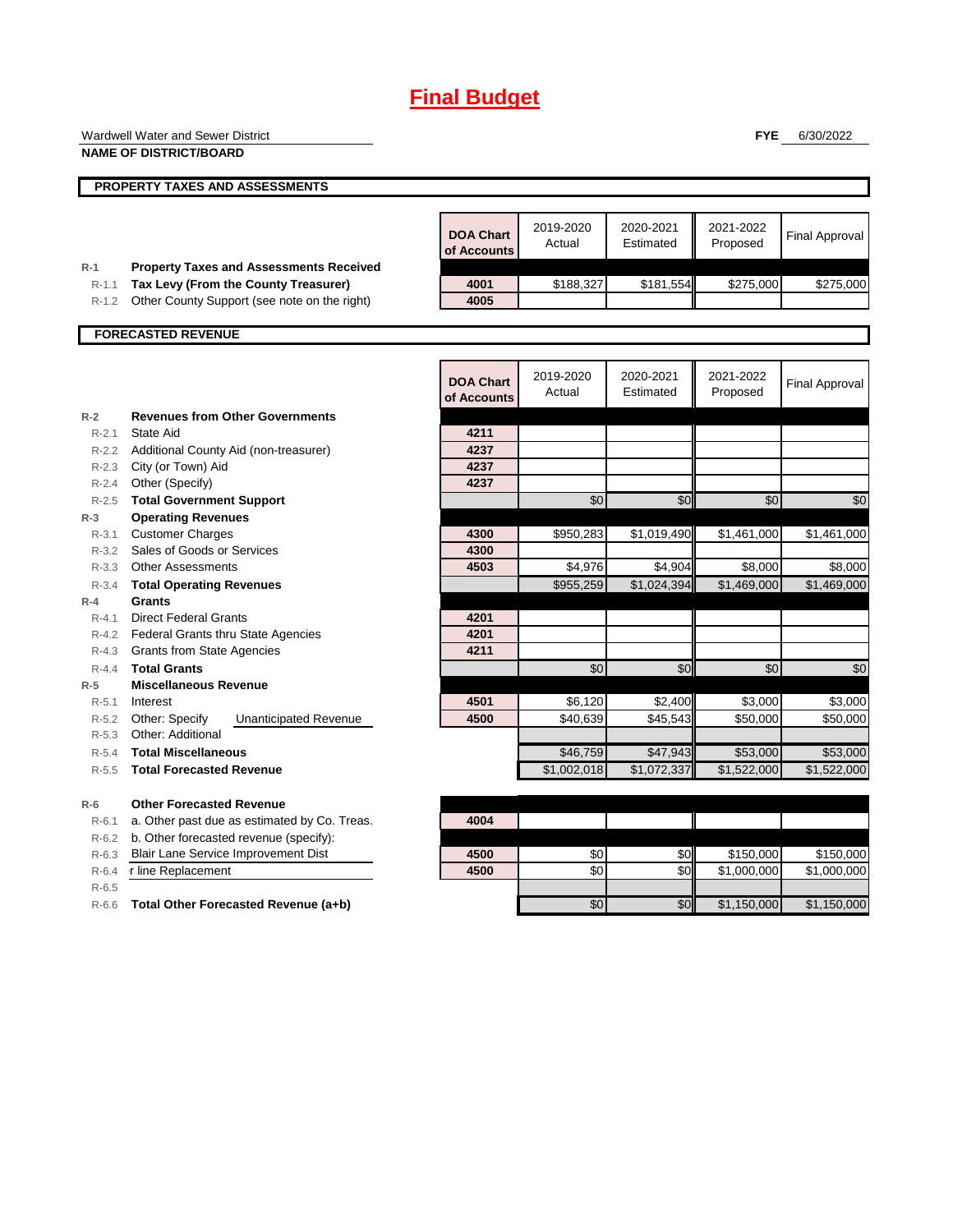#### **CAPITAL OUTLAY BUDGET**

**E-1**

|           |                                            | <b>DOA Chart</b><br>of Accounts | 2019-2020<br>Actual | 2020-2021<br>Estimated | 2021-2022<br>Proposed | Final Approval |
|-----------|--------------------------------------------|---------------------------------|---------------------|------------------------|-----------------------|----------------|
| -1        | <b>Capital Outlay</b>                      |                                 |                     |                        |                       |                |
| $E - 1.1$ | <b>Real Property</b>                       | 6201                            | \$33,640            | \$8,912                | \$55,000              | \$55,000       |
| $E-1.2$   | Vehicles                                   | 6210                            | \$0                 | \$0                    | \$10                  | \$10           |
| $E-1.3$   | <b>Office Equipment</b>                    | 6211                            | \$702               | \$522                  | \$250,000             | \$250,000      |
| $E - 1.4$ | Other (Specify)                            |                                 |                     |                        |                       |                |
| $E-1.5$   | 201 & SIV to Casper                        | 6200                            | \$29,758            | \$23,238               | \$90,000              | \$90,000       |
| $E-1.6$   | Water Proj, Easements, Blr Impr Dist       | 6200                            | \$37,361            | \$43,364               | \$1,180,000           | \$1,180,000    |
| $E - 1.7$ | Safety Equipment<br>see additional details |                                 | \$97                | \$371                  | \$5,000               |                |
| $E-1.8$   | <b>TOTAL CAPITAL OUTLAY</b>                |                                 | \$101,558           | \$76,407               | \$1,580,010           | \$1,575,010    |

#### **ADMINISTRATION BUDGET**

|           |                                                    | <b>DOA Chart</b><br>of Accounts | 2019-2020<br>Actual | 2020-2021<br>Estimated | 2021-2022<br>Proposed | <b>Final Approval</b> |
|-----------|----------------------------------------------------|---------------------------------|---------------------|------------------------|-----------------------|-----------------------|
| $E-2$     | <b>Personnel Services</b>                          |                                 |                     |                        |                       |                       |
| $E - 2.1$ | Administrator                                      | 7002                            |                     |                        |                       |                       |
| $E-2.2$   | Secretary                                          | 7003                            |                     |                        |                       |                       |
| $E - 2.3$ | Clerical                                           | 7004                            |                     |                        |                       |                       |
| $E - 2.4$ | Other (Specify)                                    |                                 |                     |                        |                       |                       |
| $E - 2.5$ | Salary-All Employees                               | 7005                            | \$206,223           | \$223,232              | \$325,000             | \$325,000             |
| $E-2.6$   |                                                    | 7005                            |                     |                        |                       |                       |
| $E - 2.7$ |                                                    |                                 |                     |                        |                       |                       |
| $E-3$     | <b>Board Expenses</b>                              |                                 |                     |                        |                       |                       |
| $E - 3.1$ | Travel                                             | 7011                            |                     |                        |                       |                       |
| $E - 3.2$ | Mileage                                            | 7012                            |                     |                        |                       |                       |
| $E - 3.3$ | Other (Specify)                                    |                                 |                     |                        |                       |                       |
| $E - 3.4$ | Salary                                             | 7013                            | \$1,625             | \$1,170                | \$4,500               | \$4,500               |
| $E - 3.5$ |                                                    | 7013                            |                     |                        |                       |                       |
| $E - 3.6$ |                                                    |                                 |                     |                        |                       |                       |
| $E-4$     | <b>Contractual Services</b>                        |                                 |                     |                        |                       |                       |
| $E - 4.1$ | Legal                                              | 7021                            | \$16,252            | \$23,563               | \$200,000             | \$200,000             |
| $E - 4.2$ | Accounting/Auditing                                | 7022                            | \$10,550            | \$0                    | \$14,000              | \$14,000              |
| $E - 4.3$ | Other (Specify)                                    |                                 |                     |                        |                       |                       |
| $E-4.4$   | <b>Surety Bond Refunds</b>                         | 7023                            | \$0                 | \$0                    | \$50,000              | \$50,000              |
| $E-4.5$   | Engineering                                        | 7023                            | \$24,414            | \$64,817               | \$250,000             | \$250,000             |
| $E - 4.6$ | <b>Legal Advertising</b><br>see additional details |                                 | \$754               | \$453                  | \$3,000               |                       |
| $E-5$     | <b>Other Administrative Expenses</b>               |                                 |                     |                        |                       |                       |
| $E - 5.1$ | <b>Office Supplies</b>                             | 7031                            | \$10,223            | \$9,903                | \$18,000              | \$18,000              |
| $E - 5.2$ | Office equipment, rent & repair                    | 7032                            | \$7,586             | \$6,759                | \$20,000              | \$20,000              |
| $E - 5.3$ | Education                                          | 7033                            | \$1,245             | \$1,240                | \$5,000               | \$5,000               |
| $E - 5.4$ | Registrations                                      | 7034                            |                     |                        |                       |                       |
| $E-5.5$   | Other (Specify)                                    |                                 |                     |                        |                       |                       |
| $E-5.6$   | Vehicle Maint, & Gasoline                          | 7035                            | \$7,401             | \$3,395                | \$15,500              | \$15,500              |
| $E - 5.7$ | <b>Election Expense</b>                            | 7035                            | \$590               | \$0                    | \$2,000               | \$2,000               |
| $E - 5.8$ |                                                    |                                 |                     |                        |                       |                       |
| $E-6$     | <b>TOTAL ADMINISTRATION</b>                        |                                 | \$286,863           | \$334,532              | \$907,000             | \$904,000             |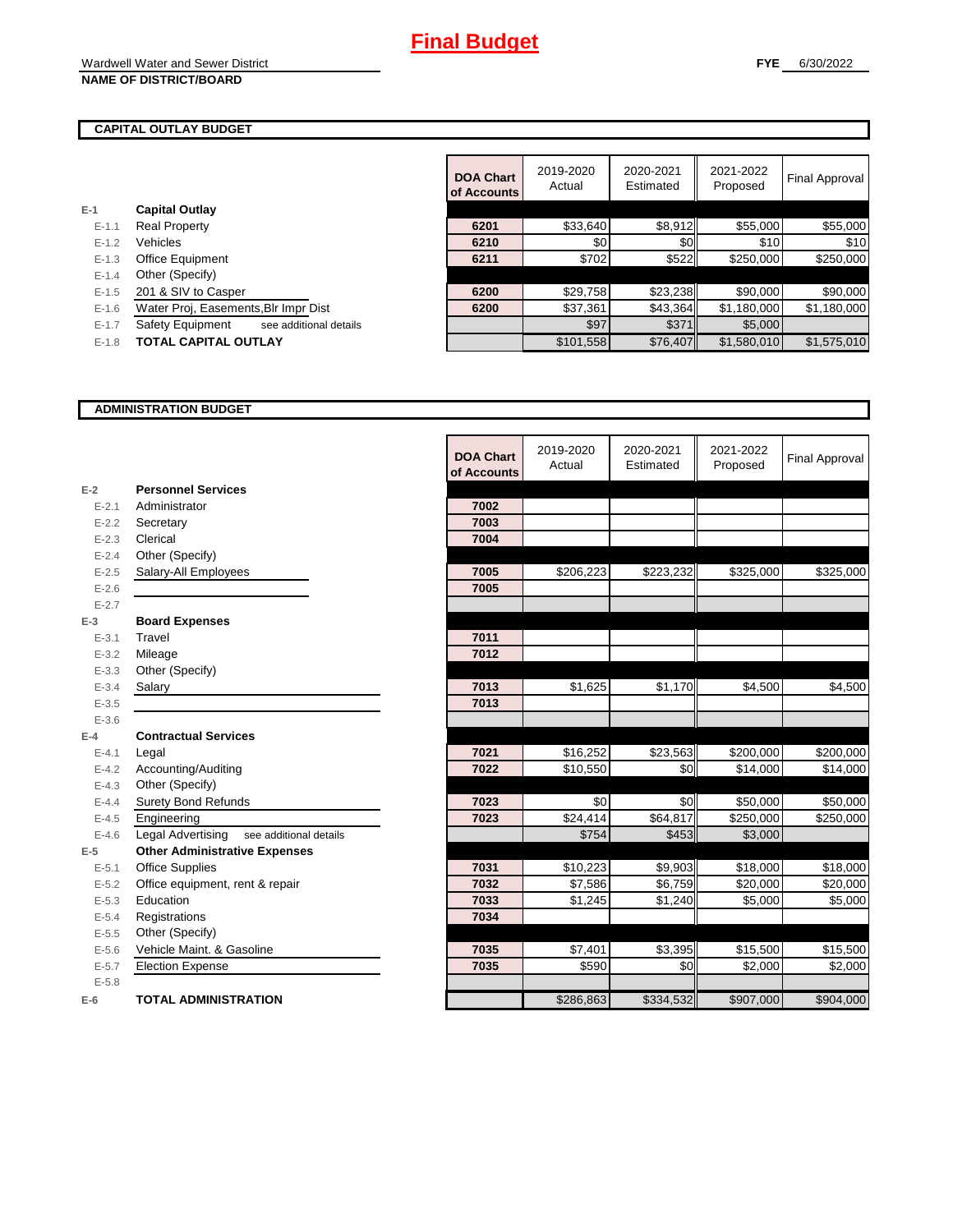#### **OPERATIONS BUDGET**

|            |                                          | <b>DOA Chart</b><br>of Accounts | 2019-2020<br>Actual | 2020-2021<br>Estimated | 2021-2022<br>Proposed | <b>Final Approval</b> |
|------------|------------------------------------------|---------------------------------|---------------------|------------------------|-----------------------|-----------------------|
| $E-7$      | <b>Personnel Services</b>                |                                 |                     |                        |                       |                       |
| $E - 7.1$  | <b>Wages--Operations</b>                 | 7202                            |                     |                        |                       |                       |
| $E - 7.2$  | <b>Service Contracts</b>                 | 7203                            |                     |                        |                       |                       |
| $E - 7.3$  | Other (Specify)                          |                                 |                     |                        |                       |                       |
| $E - 7.4$  |                                          | 7204                            |                     |                        |                       |                       |
| $E - 7.5$  |                                          | 7204                            |                     |                        |                       |                       |
| $E - 7.6$  |                                          |                                 |                     |                        |                       |                       |
| $E-8$      | <b>Travel</b>                            |                                 |                     |                        |                       |                       |
| $E - 8.1$  | Mileage                                  | 7211                            |                     |                        |                       |                       |
| $E - 8.2$  | Other (Specify)                          |                                 |                     |                        |                       |                       |
| $E - 8.3$  |                                          | 7212                            |                     |                        |                       |                       |
| $E - 8.4$  |                                          | 7212                            |                     |                        |                       |                       |
| $E - 8.5$  |                                          |                                 |                     |                        |                       |                       |
| $E-9$      | <b>Operating supplies (List)</b>         |                                 |                     |                        |                       |                       |
| $E - 9.1$  | Maint. of Tank & Booster                 | 7220                            | \$42,140            | \$20,126               | \$300,000             | \$300,000             |
| $E - 9.2$  | Maint. of Lift Station                   | 7220                            | \$8,207             | \$3,518                | \$100,000             | $\overline{$}100,000$ |
| $E - 9.3$  |                                          | 7220                            |                     |                        |                       |                       |
| $E - 9.4$  |                                          | 7220                            |                     |                        |                       |                       |
| $E - 9.5$  |                                          |                                 |                     |                        |                       |                       |
| $E-10$     | <b>Program Services (List)</b>           |                                 |                     |                        |                       |                       |
| $E-10.1$   |                                          | 7230                            |                     |                        |                       |                       |
| $E-10.2$   |                                          | 7230                            |                     |                        |                       |                       |
| $E-10.3$   |                                          | 7230                            |                     |                        |                       |                       |
| $E - 10.4$ |                                          | 7230                            |                     |                        |                       |                       |
| $E-10.5$   |                                          |                                 |                     |                        |                       |                       |
| $E-11$     | <b>Contractual Arrangements (List)</b>   |                                 |                     |                        |                       |                       |
| $E - 11.1$ | Regional Water, City of Casper Sewer Tmt | 7400                            | \$439,143           | \$407,170              | \$675,000             | \$675,000             |
| $E-11.2$   | Regional Water Misc.                     | 7400                            | \$0                 | \$0                    | \$1,000               | \$1,000               |
| $E-11.3$   | Town of Mills-Sewer for MWH Area         | 7400                            | \$18,099            | \$19,515               | \$32,000              | \$32,000              |
| $E-11.4$   |                                          | 7400                            |                     |                        |                       |                       |
| $E-11.5$   |                                          |                                 |                     |                        |                       |                       |
| $E-12$     | <b>Other operations (Specify)</b>        |                                 |                     |                        |                       |                       |
| $E-12.1$   | Water Samples & Chemicals                | 7450                            | \$856               | \$2,656                | \$6,000               | \$6,000               |
| $E-12.2$   | Water & Sewer Line Installations         | 7450                            | \$8,619             | \$3,698                | \$40,000              | \$40,000              |
| $E-12.3$   | Maint. of Water & Sewer Mains            | 7450                            | \$61,237            | \$25,685               | \$350,000             | \$350,000             |
| $E - 12.4$ | General Maint. & Meter Expense           | 7450                            | \$5,483             | \$18,214               | \$151,500             | \$151,500             |
| $E-12.5$   |                                          |                                 |                     |                        |                       |                       |
| $E-13$     | <b>TOTAL OPERATIONS</b>                  |                                 | \$583,784           | \$500,582              | \$1,655,500           | \$1,655,500           |
|            |                                          |                                 |                     |                        |                       |                       |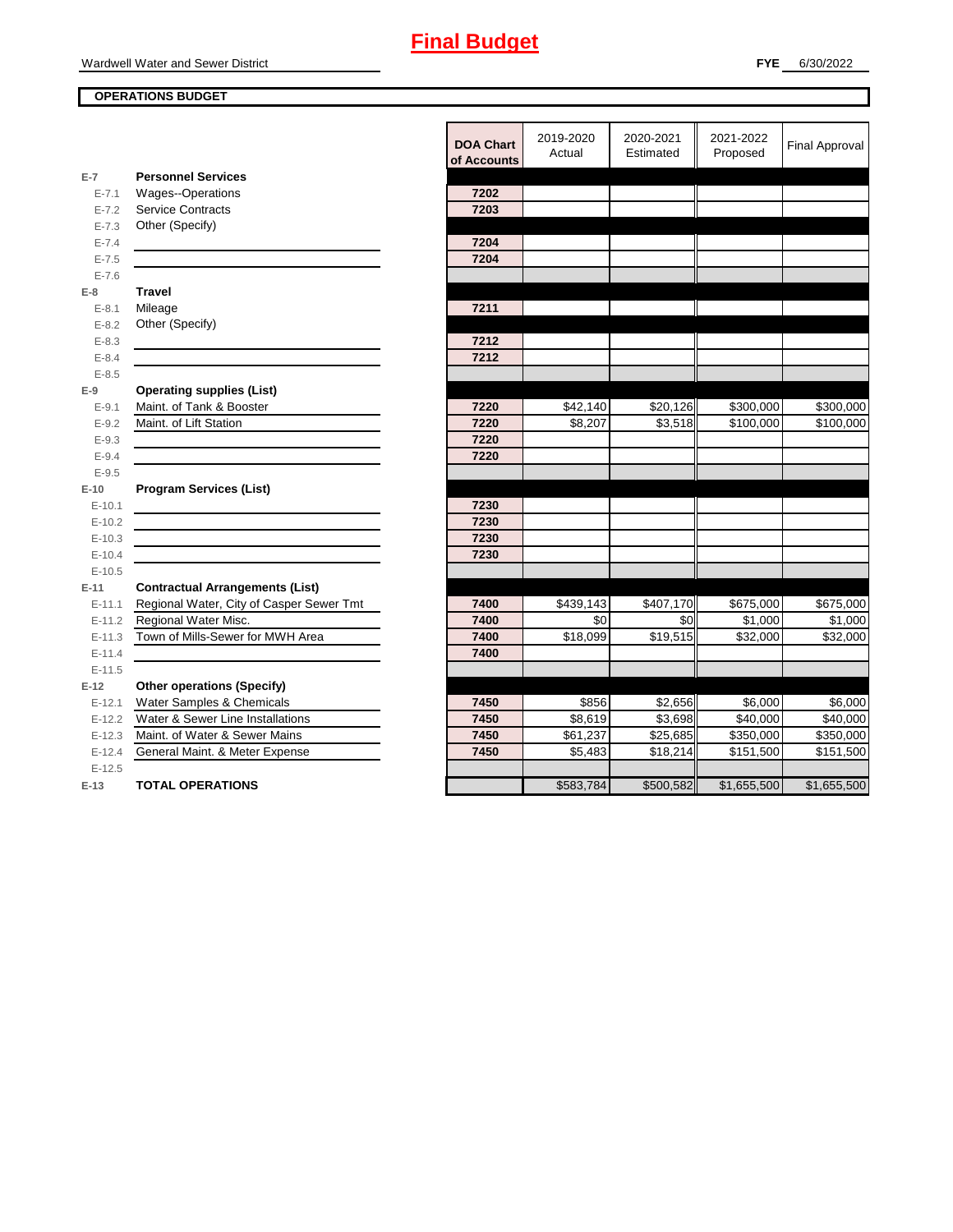#### **FYE** 6/30/2022

#### **INDIRECT COSTS BUDGET**

|          |                                  | <b>DOA Chart</b><br>of Accounts | 2019-2020<br>Actual | 2020-2021<br>Estimated | 2021-2022<br>Proposed | Final Approval |
|----------|----------------------------------|---------------------------------|---------------------|------------------------|-----------------------|----------------|
| $E-14$   | <b>Insurance</b>                 |                                 |                     |                        |                       |                |
| $E-14.1$ | Liability                        | 7502                            | \$0                 | \$0                    | \$12,000              | \$12,000       |
| $E-14.2$ | Buildings and vehicles           | 7503                            | \$13,626            | \$14,410               | \$25,000              | \$25,000       |
| $E-14.3$ | Equipment                        | 7504                            |                     |                        |                       |                |
| $E-14.4$ | Other (Specify)                  |                                 |                     |                        |                       |                |
| $E-14.5$ | <b>Surety Bonds</b>              | 7505                            | \$1,169             | \$1,119                | \$2,500               | \$2,500        |
| $E-14.6$ |                                  | 7505                            |                     |                        |                       |                |
| $E-14.7$ |                                  |                                 |                     |                        |                       |                |
| $E-15$   | Indirect payroll costs:          |                                 |                     |                        |                       |                |
| $E-15.1$ | FICA (Social Security) taxes     | 7511                            | \$15,860            | \$17,207               | \$35,000              | \$35,000       |
| $E-15.2$ | <b>Workers Compensation</b>      | 7512                            | \$2,225             | \$2,327                | \$6,500               | \$6,500        |
| $E-15.3$ | <b>Unemployment Taxes</b>        | 7513                            | \$2,242             | \$2,060                | \$10,000              | \$10,000       |
| $E-15.4$ | Retirement                       | 7514                            | \$38,000            | \$24,277               | \$40,000              | \$40,000       |
| $E-15.5$ | <b>Health Insurance</b>          | 7515                            | \$100,250           | \$106,546              | \$170,000             | \$170,000      |
| $E-15.6$ | Other (Specify)                  |                                 |                     |                        |                       |                |
| $E-15.7$ | Utilities: Phone, Gas & Electric | 7516                            | \$8,337             | \$8,316                | \$18,500              | \$18,500       |
| $E-15.8$ |                                  | 7516                            |                     |                        |                       |                |
| $E-15.9$ |                                  |                                 |                     |                        |                       |                |
|          |                                  |                                 |                     |                        |                       |                |
| $E-17$   | <b>TOTAL INDIRECT COSTS</b>      |                                 | \$181,709           | \$176,262              | \$319,500             | \$319,500      |

#### **DEBT SERVICE BUDGET**

| <b>DOA Chart</b><br>of Accounts | 2019-2020<br>Actual | 2020-2021<br>Estimated | 2021-2022<br>Proposed | <b>Final Approval</b> |
|---------------------------------|---------------------|------------------------|-----------------------|-----------------------|
| 6401                            |                     |                        |                       |                       |
| 6410                            |                     |                        |                       |                       |
| 6420                            |                     |                        |                       |                       |
|                                 | 80                  |                        | SC.                   | \$0                   |

| D-1 |  | <b>Debt Service</b> |
|-----|--|---------------------|
|-----|--|---------------------|

D-1.1 Principal

D-1.2 **Interest** 

D-1.3 **Fees** 

**D-2 TOTAL DEBT SERVICE**